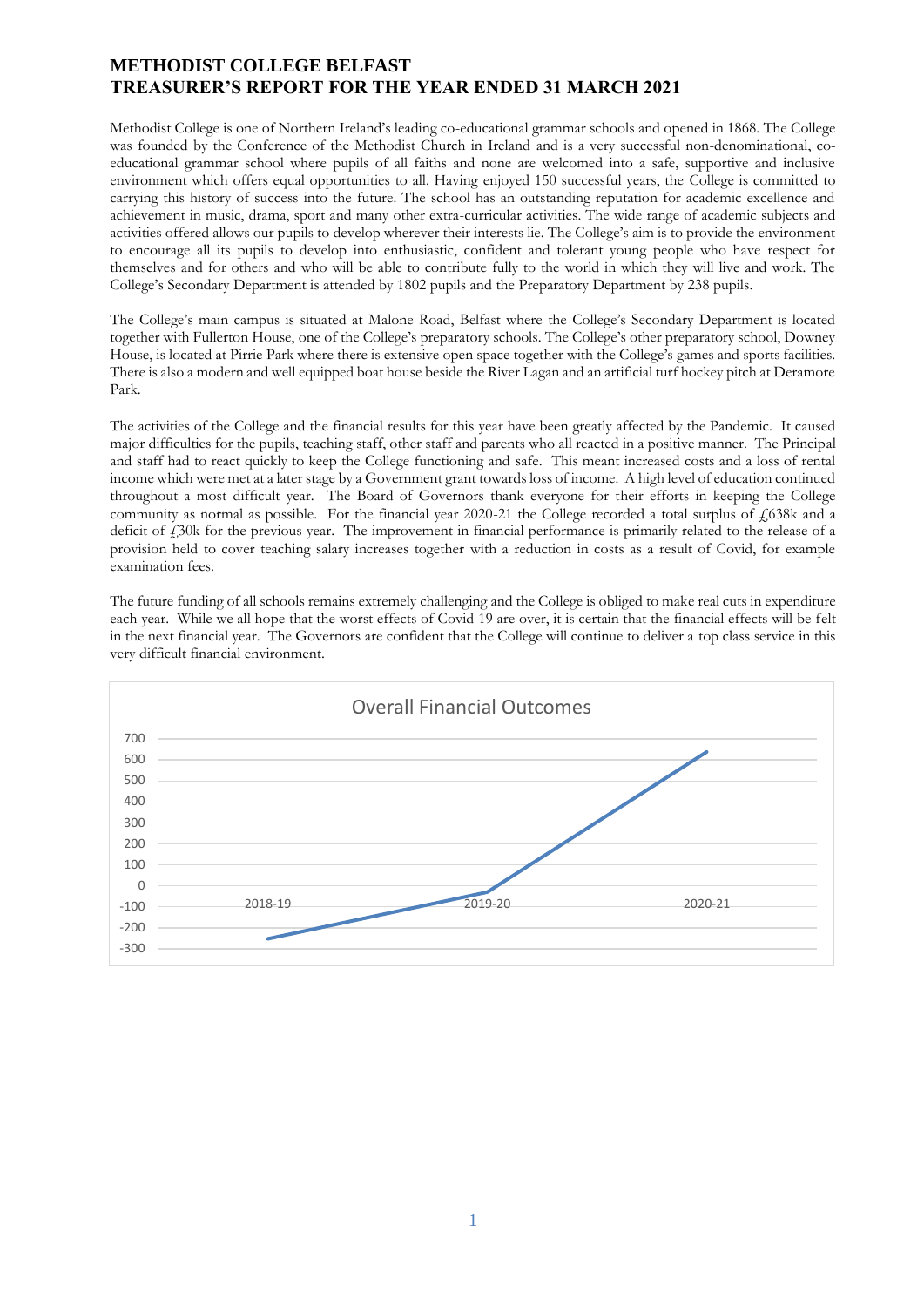# **METHODIST COLLEGE BELFAST TREASURER'S REPORT** *Continued*

**A summary of the results for the year is as follows:**

|                          | Total         | Secondary Dept. | Preparatory Dept. |
|--------------------------|---------------|-----------------|-------------------|
| Income                   | $\pounds 000$ | $\pounds$ 000   | $\pounds$ 000     |
| <b>Grants Received</b>   | 10,146        | 9,990           | 156               |
| Tuition Fees             | 1,258         | ۰               | 1,258             |
| College Fund             | 325           | 325             |                   |
| Others                   | 1,334         | 1,049           | 285               |
| <b>Total Income</b>      | 13,064        | 11,364          | 1,700             |
| Expenditure              |               |                 |                   |
| Teaching costs           | 9,149         | 7,834           | 1,315             |
| Estates costs            | 1,506         | 1,285           | 221               |
| Admin costs              | 746           | 678             | 68                |
| Other Costs              | 1,026         | 1,026           |                   |
| <b>Total Expenditure</b> | 12,427        | 10,823          | 1,604             |
|                          |               |                 |                   |
| <b>Surplus</b>           | 637           | 541             | 96                |



**The Secondary Department** offers an extremely wide range of subjects and activities to all the pupils who attend the school. It has an outstanding reputation for academic excellence and success in a very wide range of extra-curricular activities. The school offers the pupils who attend an exceptional experience and opportunities. The financial results over the last five years are as follows:

| <b>Financial Year</b> | Surplus/(Deficit) $f_k$ |
|-----------------------|-------------------------|
| $2020 - 21$           | 541                     |
| 2019-20               |                         |
| 2018-19               | (219                    |
| 2017-18               | 196                     |
| 2016-17               |                         |

As reported above, the current year surplus has arisen due to the release of funds held to cover the teaching pay increase together with a reduction in certain costs due to Covid. The future finances of the College are expected to continue to be difficult due to the level of grant funding reducing in real terms, coupled with significant increases to costs which are largely outside the control of the College. Even by making continuous cost reductions, it has been impossible for the College to cover these significant additional costs. The income from the Prescott Fund (referred to under Bequests and Donations below) will only marginally help with future deficits as the income will be largely directed at providing new services to the College. Therefore, to maintain the service that the College delivers to its pupils and which parents wish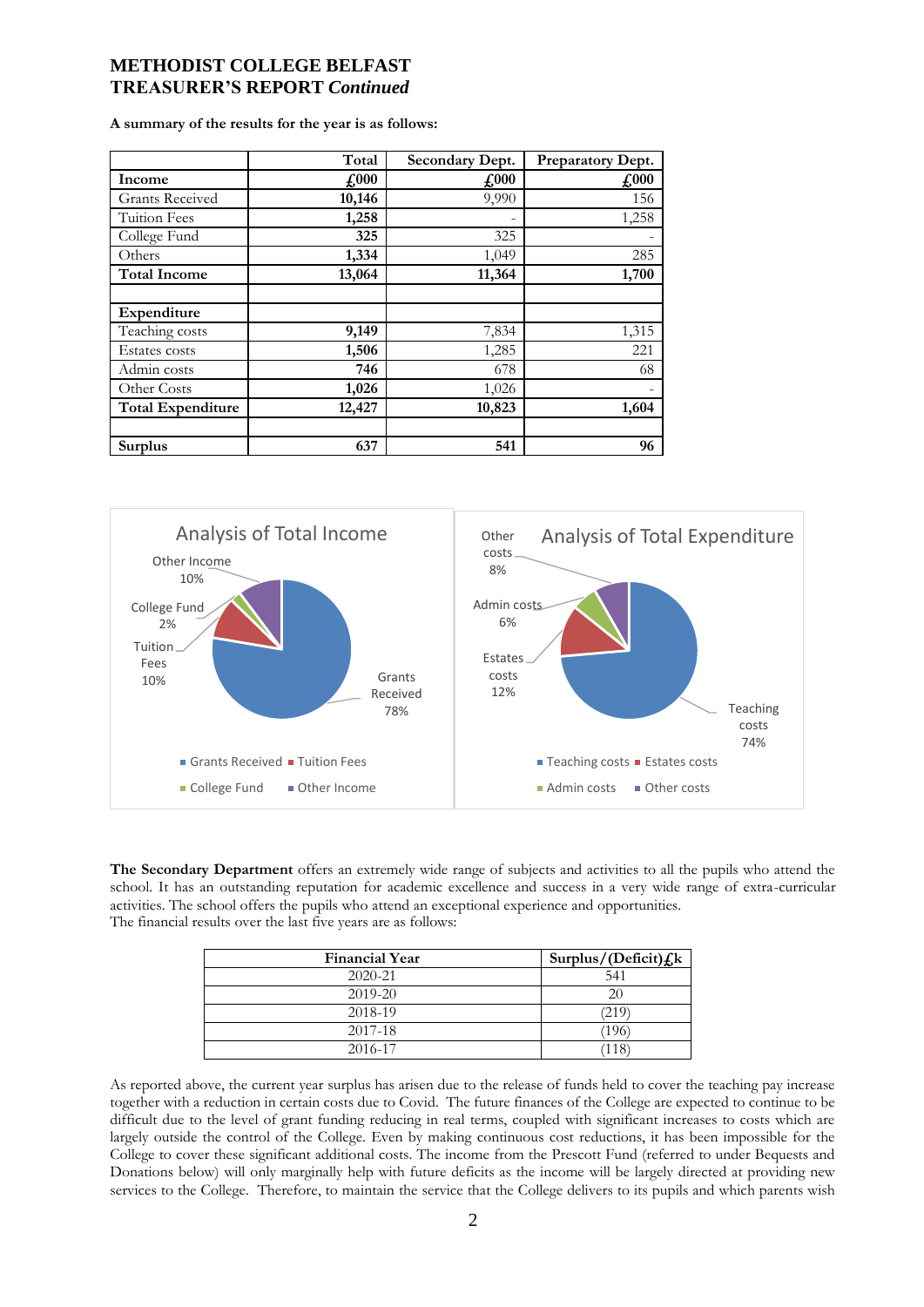## **METHODIST COLLEGE BELFAST**

### **TREASURER'S REPORT** *Continued*

to have for their children, the school relies ever more heavily on parental partnership through contributions to the Annual College Fund. Parents' contributions to the College Fund are absolutely essential to maintain current provision. The Board of Governors would like to express its very sincere thanks and appreciation to all those parents who contribute to this Fund. To those parents who have not contributed to the Fund in the past year I would ask you to consider very seriously making a contribution to assist the school in its work. The College simply cannot provide the range and quality of education and extra-curricular activities it currently provides without these contributions.

**The Preparatory Department's** two schools, Downey House and Fullerton House provide co-educational learning, excellent standards and outcomes, specialist teaching, convenient locations, a broad curriculum, excellent pastoral care, after school and pre-school services. The numbers of pupils at both Downey and Fullerton has been falling over the past three years and is less that the Governors consider to be appropriate. A specialist member of staff has been recruited to undertake a major effort to recruit an increased number of pupils which should help to redress the underlying continuing deficit. There is music and drama together with a wide range of sports available to the children who attend. There is little government aid available to this Department and so it relies almost entirely on parents paying fees for the education of their children. The results over the last five years are as follows:

| <b>Financial Year</b> | Surplus/(Deficit) $f_k$ k |
|-----------------------|---------------------------|
| $2020 - 21$           |                           |
| 2019-20               | 51                        |
| 2018-19               | 32                        |
| 2017-18               |                           |
| 2016-17               |                           |

The current year surplus has arisen due to a reduction in costs which was possible due to Covid. It is anticipated that Covid-19 will have a significant impact on the Preparatory Department.

### **Bequests and Donations**

The College has been delighted to receive a bequest from the late Mr Richard "Prescott" Kerr, which has been named the Prescott Fund. In keeping with Mr Kerr's interests the Governors have agreed that a proportion of the funds will be used for the promotion of pupil mental health and well-being, improving the learning environment through contributions to capital development projects and enhancing the opportunities for pupils of modest means. The gift of £13.5m has been invested in an ethical fund, ensuring that the benefits of the legacy will endure for generations to come.

The College also received a gift of a House from Mr Ross which is currently sale agreed at  $\ell$ 400k.

There were further gifts to the College of just over £50k. The Governors are most grateful for all gifts which will be used to allow the College to continue to strive towards its aims and to meet John Wesley's Challenge to "Do all the good you can, by all the means you can, in all the ways you can, at all the times you can, to all the people you can, as long as ever you can."

### **Development of the College's Facilities**

The College continues to make significant progress with the development of its facilities which will be of great benefit to all the pupils attending the College now and in the future. In the current year the College spent £5.9m and received grant of  $f$ 4.5m

McArthur Hall was completed in 2018 and has been an excellent addition to the teaching facilities of the College. It has been used for the past 3 academic years on a temporary basis and will be converted to its final use later in 2021 at a cost of £200k which will provide a new Careers library, a Moving Image Art suite and a home to the Business Studies and Modern Foreign Languages departments.

**School House** is the College's original building and again the Department of Education is providing significant grant aid to fund the refurbishment and development of this historical building with a cost of just over  $\ell$ .7 million. When finished in 2021, this building will be a very significant asset for the College and will provide exceptional facilities for pupils for many years to come.

The development of **Pirrie Park** is progressing well, the tender process has commenced to appoint a contractor to replace the two hockey pitches and plans are underway to refurbish the boys and girls changing rooms. The next phase of this project will be the replacement of the surface on the tennis courts which will allow this area to be used in a number of ways. The speed this project is now able to progress is a tribute to Mr Kerr's legacy to the College.